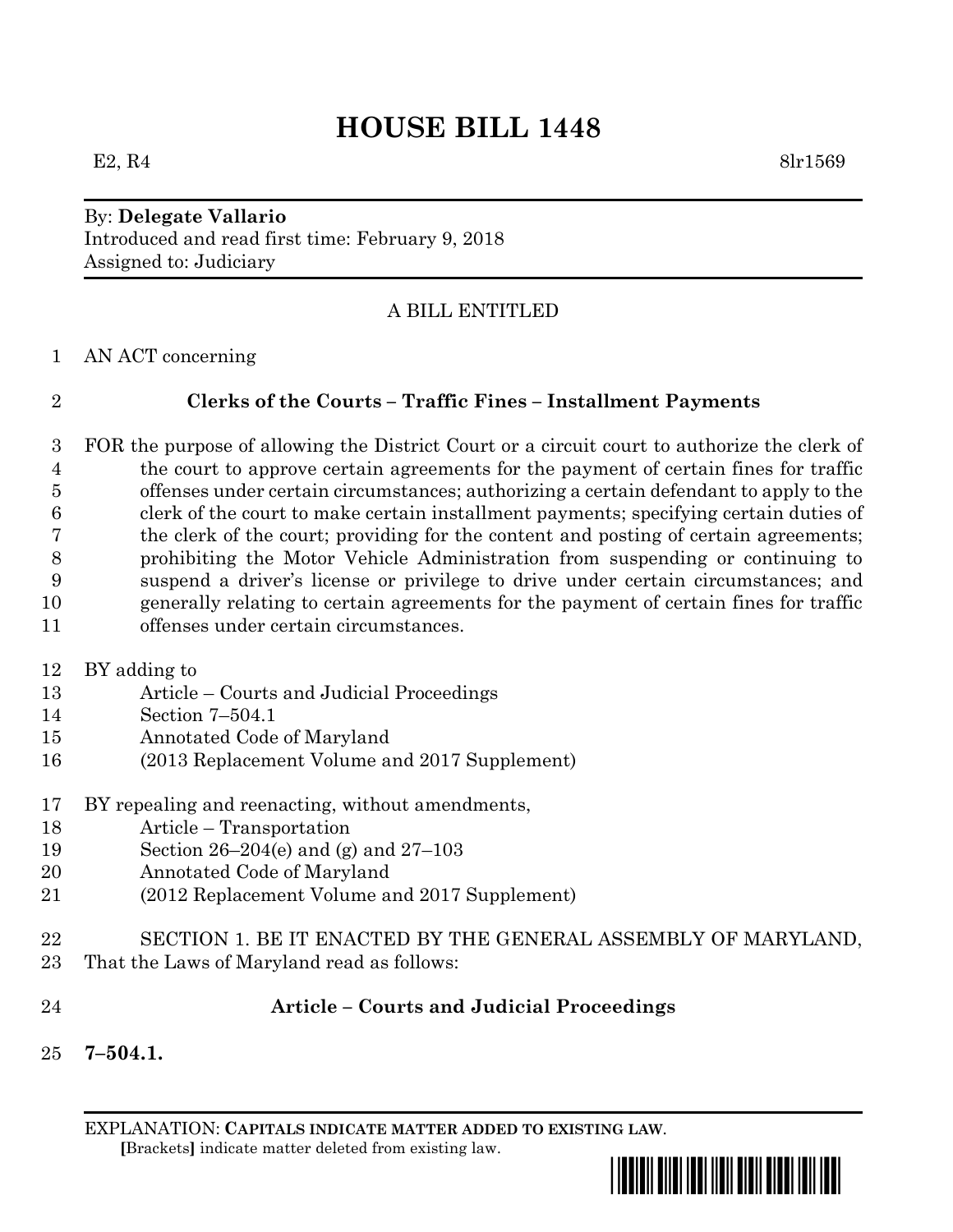**(A) THIS SECTION APPLIES TO A DEFENDANT WHOSE DRIVER'S LICENSE OR PRIVILEGE TO DRIVE MAY BE OR IS SUSPENDED FOR FAILURE TO PAY A FINE FOR ONE OR MORE TRAFFIC OFFENSES, INCLUDING ONE OR MORE CITATIONS FOR A VIOLATION OF A PARKING ORDINANCE OR REGULATION ADOPTED UNDER TITLE 26, SUBTITLE 3 OF THE TRANSPORTATION ARTICLE.**

 **(B) THE DISTRICT COURT OR A CIRCUIT COURT MAY AUTHORIZE THE CLERK OF THE COURT TO APPROVE AN INDIVIDUAL INSTALLMENT PLAN AGREEMENT IN ACCORDANCE WITH THIS SECTION FOR THE PAYMENT OF ONE OR MORE FINES IMPOSED BY THE COURT.**

 **(C) (1) A DEFENDANT WHO IS SENTENCED TO PAY ONE OR MORE FINES THAT TOTAL AT LEAST \$300 AND CERTIFIES THAT THE DEFENDANT IS UNABLE TO PAY THE FINE OR FINES MAY APPLY TO THE CLERK OF THE COURT TO MAKE INSTALLMENT PAYMENTS IN ACCORDANCE WITH THIS SECTION.**

 **(2) AN INSTALLMENT PLAN AGREEMENT UNDER THIS SECTION SHALL:**

 **(I) REQUIRE THAT THE DEFENDANT MAKE INSTALLMENT PAYMENTS OF 10% PER MONTH ON THE TOTAL AMOUNT OF THE FINE OR FINES COVERED BY THE AGREEMENT;**

 **(II) SPECIFY THE OFFENSES AND CITATIONS TO WHICH THE AGREEMENT APPLIES; AND** 

 **(III) STATE WHETHER THE DEFENDANT'S DRIVER'S LICENSE OR DRIVING PRIVILEGES ARE CURRENTLY SUSPENDED FOR FAILURE TO PAY THE FINE OR FINES TO WHICH THE AGREEMENT APPLIES.**

 **(3) AS A CONDITION OF AN INSTALLMENT PLAN AGREEMENT, A DEFENDANT WHO ENTERS INTO THE AGREEMENT SHALL INFORM THE CLERK OF THE COURT OF ANY CHANGE OF ADDRESS DURING THE TERM OF THE AGREEMENT.**

- 
- **(4) THE CLERK OF THE COURT SHALL PROMPTLY:**

 **(I) NOTIFY THE MOTOR VEHICLE ADMINISTRATION BY SENDING A COPY OF THE INSTALLMENT PAYMENT AGREEMENT TO THE MOTOR VEHICLE ADMINISTRATION, IF THE DRIVER'S LICENSE OR PRIVILEGE TO DRIVE OF THE DEFENDANT IS CURRENTLY SUSPENDED FOR FAILURE TO PAY A FINE FOR ONE OR MORE TRAFFIC OFFENSES TO WHICH THE AGREEMENT APPLIES;**